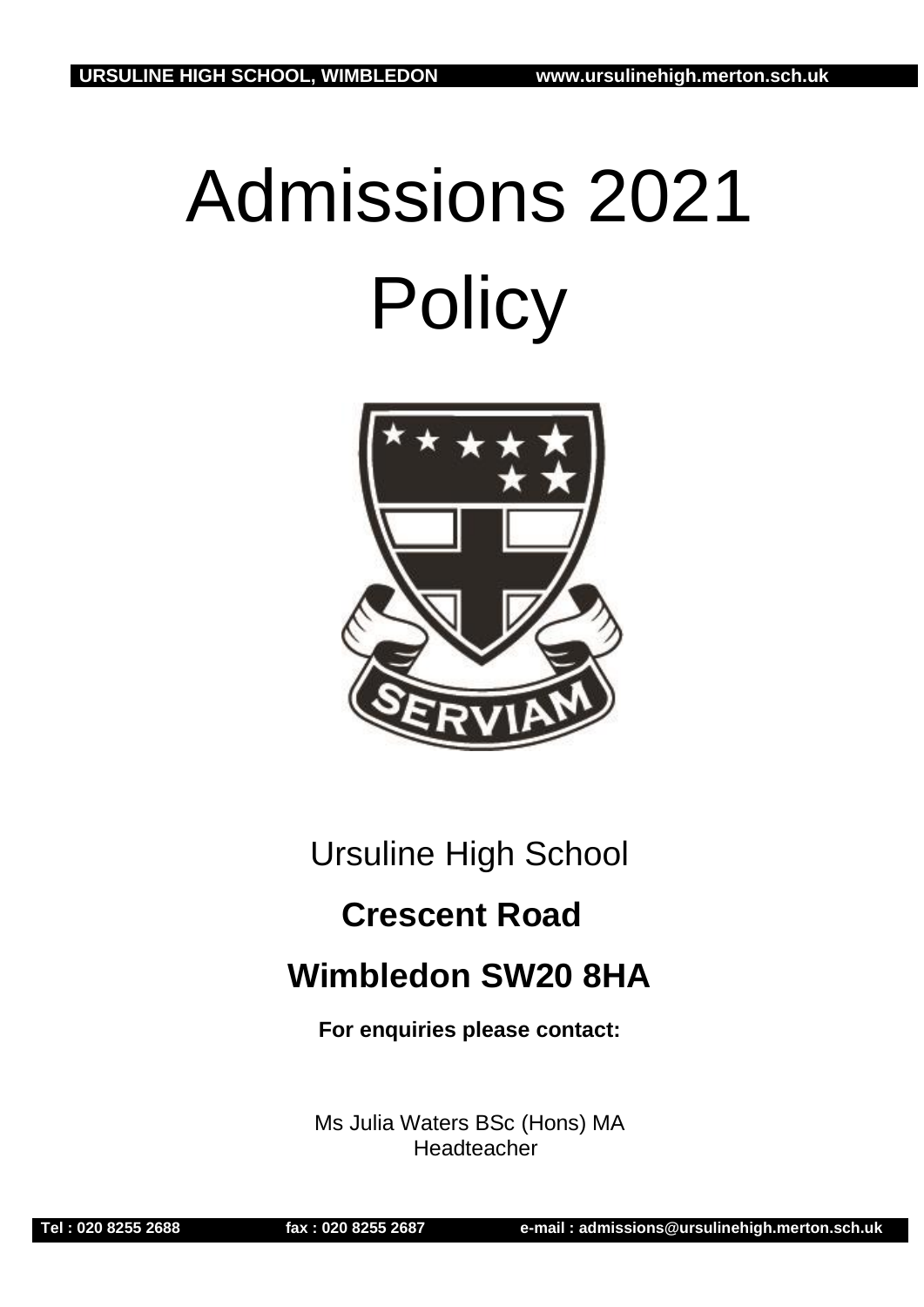Ursuline High School is a voluntary aided school in the Diocese of Southwark. It is in the trusteeship of the Diocese. The school is conducted by its governing body as part of the Catholic Church in accordance with its Trust Deed and Instrument of Government and seeks at all times to be a witness to Jesus Christ. The school exists primarily to serve the Catholic community and Catholic children always have priority of admission. However, the Governing Body welcomes all applications, particularly from those of other denominations and faiths who support the religious ethos of the school.

# **Admissions to Year 7 2021 Criteria**

There are a maximum of 210 places in Year 7. If the number of applicants exceeds the number of places the Governors will apply the following criteria selection in the order stated.

- 1. 'Looked After' and previously 'Looked After' (ii) Baptised Catholic (i) girls in the care of Catholic families. ➢ *Parents/carers should submit:*
	- *a) A certificate of baptism or evidence of reception into the Roman Catholic Church for their daughter with the Ursuline Supplementary Form.*
	- *b) A letter from the relevant Local Authority confirming the legal status of the child, a copy of the care order, or a copy of the special guardianship order with the Ursuline Supplementary Information Form.*
- 2. Girls who are Baptised and Practising Catholics.<sup>(i)</sup>
	- ➢ *Parents/carers should submit:*
		- *a) A certificate of baptism or evidence of reception into the Roman Catholic Church for their daughter with the Ursuline Supplementary Form.*
		- *b) The information required of them on the Religious Practice Form. If an applicant has moved parish within the last 3 years or practices in more than one Parish; one form for each priest who will be providing a reference should be completed.*

# **Definition of Practising Catholic**

- a. The applicant is a baptised Roman Catholic / has been received into the Catholic Church.
- b. For at least the last three years the applicant has regularly attended mass on Sunday / Saturday Evening [as a minimum, three out of four] and regularly on Holy Days of Obligation [as a minimum 3 out of four] except in times of sickness or for other urgent reasons.

# **Girls will be ranked according to Mass attendance as follows:**

|              | <b>Mass Attendance</b>                                              |
|--------------|---------------------------------------------------------------------|
| A            | Weekly attendance [as a minimum 3 out of four] for at least 3 Years |
| B            | Fortnightly attendance for at least 3 Years                         |
| $\mathsf{C}$ | Monthly attendance for at least 3 Years                             |
| D            | Weekly attendance between 1-3 years                                 |
| E.           | Fortnightly attendance between 1-3 years                            |
| F            | Monthly Attendance between 1-3 years                                |
| G            | Weekly attendance for less than 1 Year                              |
| H            | Fortnightly attendance for less than 1 Year                         |
|              | Monthly Attendance for less than 1 Year                             |
| J            | Less than Monthly Attendance                                        |

Girls who never attend Mass, enrolled in the Catechumenate or who are not known to their priest will not be considered under Category 2, but in Category 5 'all other applicants'.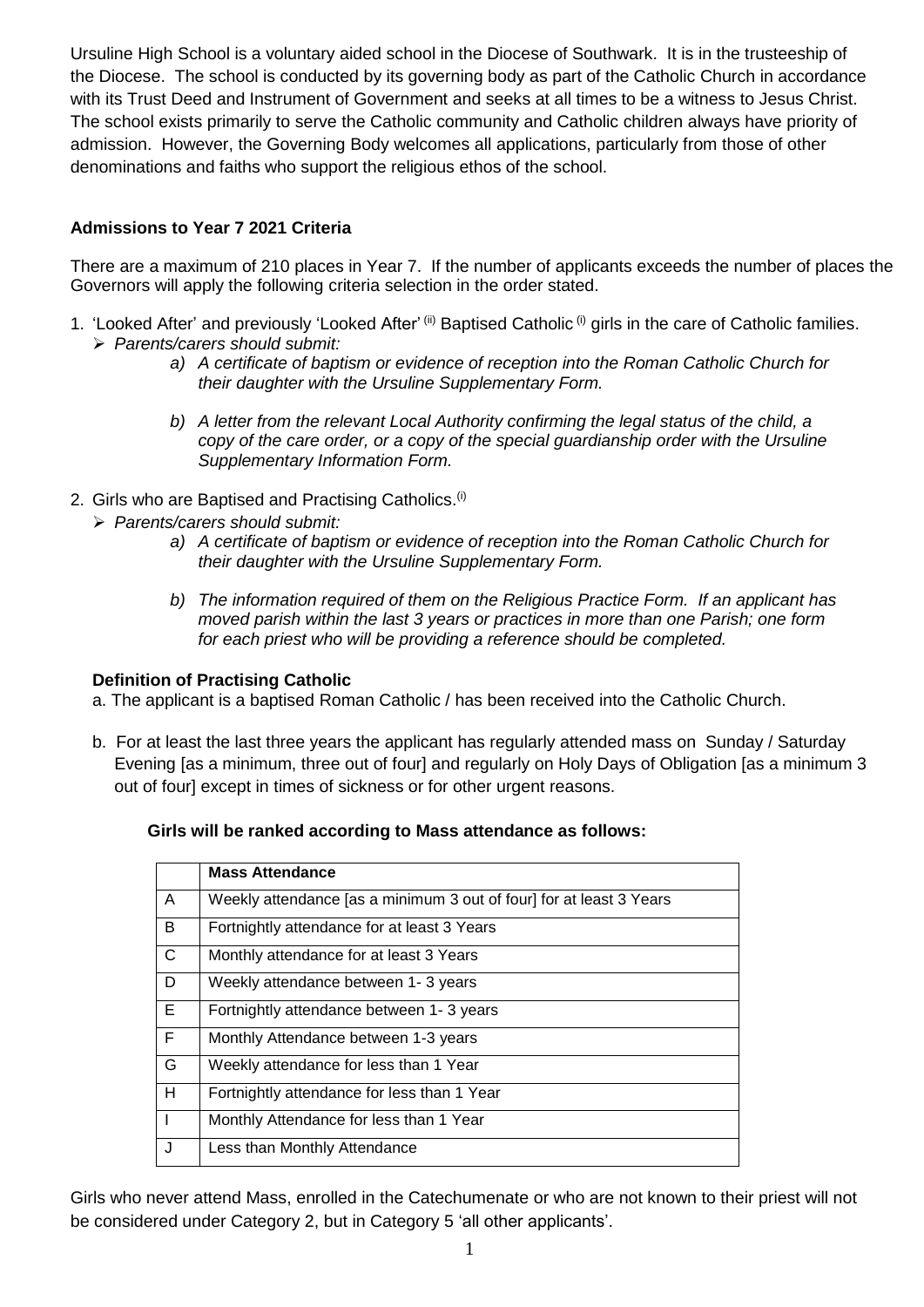- 3. Other Looked After and previously Looked After (ii) girls.
	- ➢ *Parents/carers should submit a letter from the relevant Local Authority confirming the legal status of the child, a copy of the care order, or a copy of the special guardianship order with the Ursuline Supplementary Information Form.*
- 4. Girls who are Practising Christians and those of Other Faiths
	- ➢ *Parents/carers must submit a reference on headed paper from the family's minister of religion / Faith Leader stating their daughter is a member of the relevant faith.*
- *5.* All other applicants i.e. applicants who do not meet the criteria above.

#### **Oversubscription** *within each Criterion*

Within each criteria and sub-criteria priority will be given to girls in the following order:

- 1. Girls who will have a sister at the Ursuline or a brother at Wimbledon College in September 2021. Sisters at Ursuline High School are checked against the school's data management system. Brothers are confirmed by the Admissions Officer at Wimbledon College. <sup>(iii)</sup>.
- 2. A girl whose parent is a member of staff, where the member of staff has been employed at the school for two years at the time at which the application for admission is made and/or the member of staff is recruited to fill a vacant post for which there is a demonstrable skill shortage.
	- ➢ Parents/carers should submit a letter from HR confirming the applicant's parent has been employed at the school for two years or more and/or the member of staff is recruited to fill a vacant post for which there is a demonstrable skill shortage.
- 3. Girls who have a strong social or compassionate need which makes the school particularly suitable.
	- *Governors will assess strong and relevant evidence. A letter must be provided by the present school and an appropriate authority (e.g. qualified medical practitioner, education welfare officer, social worker, priest). This must be submitted with the Supplementary Information Form; otherwise it will not be possible to take the particular need into account.*
- 4. Girls who live nearest to the Ursuline. The distance will be measured by the London Borough of Merton on behalf of Ursuline High School using a GIS system from the girl's homes to the main gates in Crescent Road.
- 5. Where the last remaining place is to be allocated and two or more children are deemed to live at the same distance from the school the place will be decided by the drawing of lots.

# **Applications for Year 7**

Girls transferring from Year 6 at Primary School to Year 7 at Secondary School must do so through the London-Wide Co-ordinated Admissions Scheme. All applicants must submit the Common Application Form (CAF) to the girl's Local Authority, as well as submitting the Supplementary Information Form (SIF) directly to the School. If an applicant names the school on the CAF but the school does not receive the SIF, the application will only be ranked against the final 'Other applicants' category.

#### **The deadline for the Year 7 Supplementary Information Form is by 31 st October 2020.**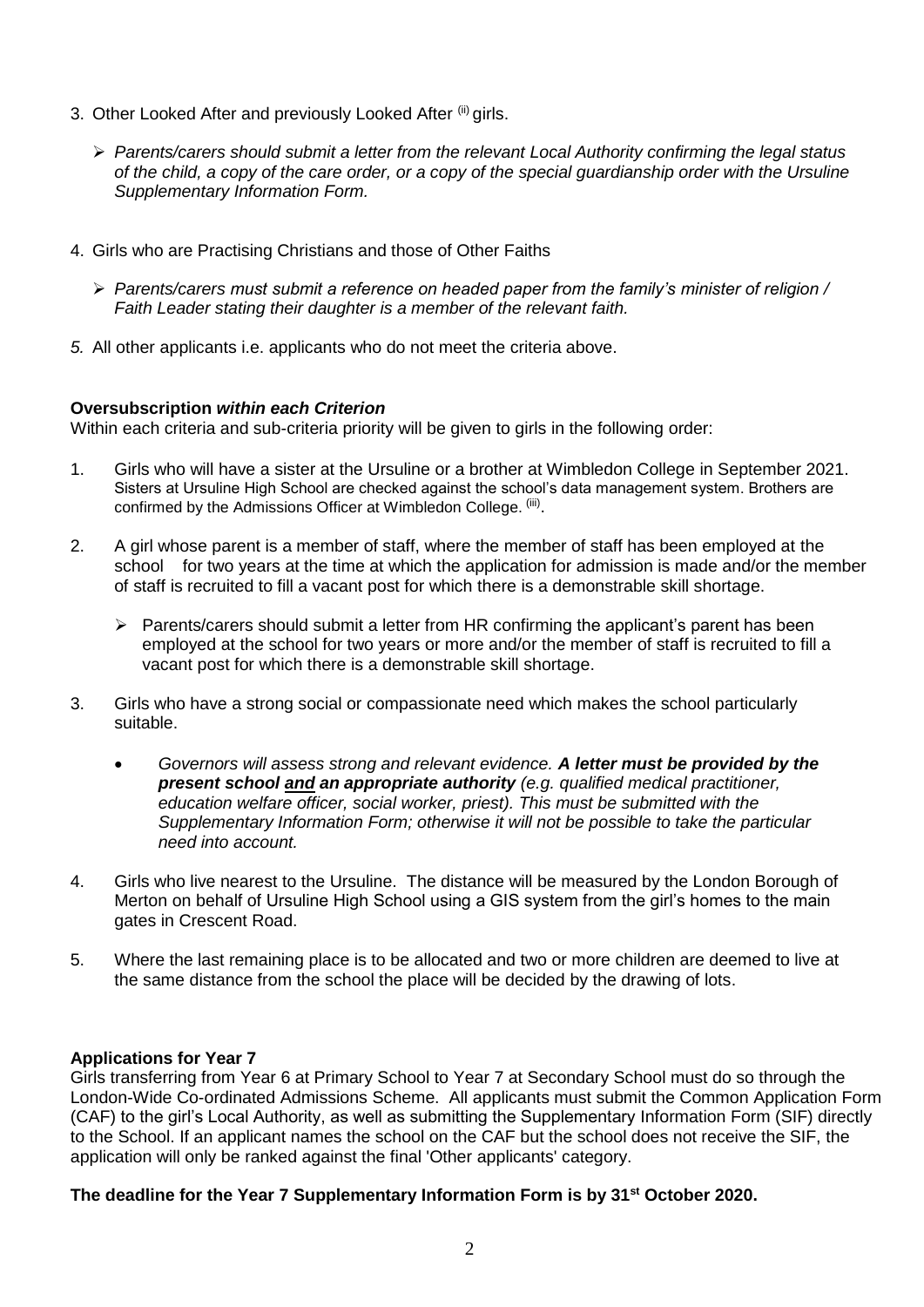# **Pupils with an Education, Health and Care Plan (EHCP)**

The admission of pupils with an EHC Plan is dealt with by a separate procedure. The procedure is integral to the making and maintaining of statements and EHC plans by the pupil's home local authority. Details of this separate procedure are set out in the SEND code of practice. Pupils with a statement or EHC plan naming the school will be admitted without reference to the above criteria.

# **Appeals**

Parents whose applications for places are unsuccessful may appeal to an Independent Appeal Panel set up in accordance with sections 88 and 94 of the School Standards and Framework Act 1998. Appeals must be made in writing and must set out the reasons on which the appeal is made. Appeals should be made to the Admissions Appeal Clerk at the school address. Parents/Carers have the right to make oral representations to the Appeal Panel. The decision of the panel is final.

# **Waiting Lists**

Parents of children who have not been offered a place at the school may ask for their child's name to be placed on a waiting list. The waiting list will be operated using the same admissions criteria listed above. Placing a child's name on the waiting list does not guarantee that a place will become available. This does not prevent parents from exercising their right to appeal against the decision not to offer a place. The Waiting List will be maintained until the end of August 2021. Parents, who wish their daughter's name to remain on the list from September 2021, must inform the Admissions Officer in writing or by e-mail. A new list will commence in September 2021. It is possible that when a child is directed under the local authority's fair access protocol they will take precedence to some members of that faith.

# **Late Applications**

Any late applications will be considered by the Governors' Ethos and Admissions Committee, in the event of there being any available places using the above criteria. If all places have been filled, parents will be offered the opportunity of placing their child's name on the waiting list. This does not prevent parents from exercising their right to appeal against the decision not to offer a place. Parents should be aware the Local Authority have their own rules and procedures for late applications and may refuse some late applications.

# **Applications to Year 8 to 11 (In-Year Casual Admissions)**

Girls wishing to apply for a place in Years 8 – 11 at the Ursuline High School, or who are already in Year 7 at a secondary school, can do so by contacting the London Borough of Merton School Admissions [admissions@merton.gov.uk.](mailto:admissions@merton.gov.uk) This may be done at any time. If a place is available it will be given at the earliest opportunity. If the Year Group is full, a place will not be offered because the school's accommodation and resources are limited. Applicants should also complete the School's Supplementary Information Form to enable the governors to rank the application in the event of there being more than one application for a place; if no supplementary form is completed, applicants will only be ranked against the final 'Other applicants' category. Supplementary Information Forms must be sent directly to The Ursuline High School. The governors will use the same criteria to rank the application as that listed above. In the event of the governors deciding that a place cannot be offered parents will be offered the opportunity of placing their child's name on the waiting list. The offer of a place will be made by the school on behalf of the governors. The school will inform the Local Authority of any offers made. This does not prevent parents from exercising their right to appeal against the decision not to offer a place following the set out procedure above.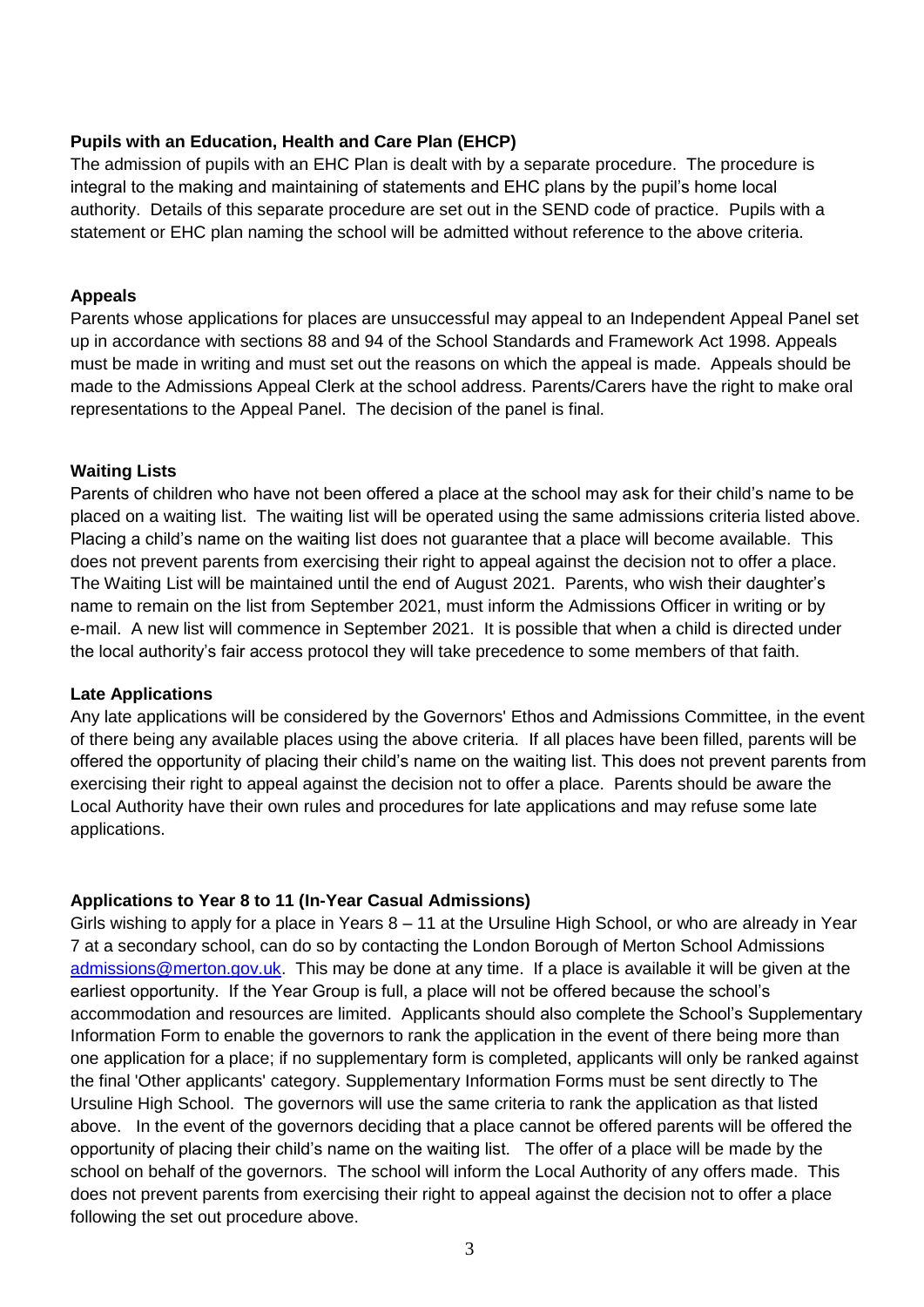# **Applications Outside Normal Age Group**

Children are educated in school with others of their age group. However, parents may request that their child is exceptionally admitted outside their age group. The Governors will decide whether or not the individual child's circumstances make this appropriate, taking into account of the child's individual needs and abilities and considering which year group these needs can best be met. Such requests will only be agreed in exceptional circumstances.

Teachers are skilled at differentiating the curriculum to meet a diverse range of needs. Before deciding to apply to submit a request, parents should visit the school. The teachers will be able to explain the provision on offer to children in the year of entry, how it is tailored to meet the needs of all pupils and how the needs of these pupils will continue to be met as they move up through the school. They may also be able to allay any concerns the parent may have.

Decisions will be made on the basis of the circumstances of each case and in the best interests of the child concerned. This will include taking account of the parent's views; information about the child's academic, social and emotional development; where relevant, their medical history and the views of a medical professional; whether they have previously been educated out of their normal age group; and whether they may naturally have fallen into a lower age group if it were not for being born prematurely.

All requests should include recent professional evidence of the child's circumstances which make education outside the age group necessary. Evidence must be of the individual child's need, rather than general factors which relate to a wider group of children born at a similar time.

Parents requesting admission to an age group below the child's actual age should submit an application for the child's actual age group before the relevant closing date. The request for later admission should accompany the application. This enables the application to be processed and a school place secured in the child's actual age group if the request is refused by the Governing Body. Parents will be informed of the outcome of their request prior to offer day.

# **Fair Access Protocol**

The school participates in Merton local authority's Fair Access Protocol to allocate places to vulnerable and other children in accordance with the School Admission Code 2014. Admitting pupils under the protocol may require the school to admit above the planned admission number for a relevant year group and ahead of any waiting list. A copy of the Fair Access Protocol can be obtained from the Admissions Officer.

*\_\_\_\_\_\_\_\_\_\_\_\_\_\_\_\_\_\_\_\_\_\_\_\_\_\_\_\_\_\_\_\_\_\_\_\_\_\_\_\_\_\_\_\_\_\_\_\_\_\_\_\_\_\_\_\_\_\_\_\_\_\_\_\_\_\_\_\_\_\_\_\_\_\_\_*

*<sup>i</sup>Catholics include Latin Rite Catholics (Roman Catholics) and Oriental Rite Catholics in communion with the See of Rome: the Maronite and Italo-Albanian Catholic Churches; the Chaldean and Syro-Malabar Catholic Churches; the Armenian, Coptic, Ethiopian, Syrian and Syro-Malankara Catholic Churches; the Melkite, Ukranian, Ruthenian and Romanian Catholic Churches; the Greek Catholic Church, the Byzantine Catholics in former Yugoslavia, the Bulgarian, Slovak and Hungarian Catholic Churches and the Eastern Catholic Communities (Russian, Belarussian, Georgian and Albanian) without hierarchies.Baptised children of parents who are members of the Ordinariate established under The Aposotolic Constitutions Anlicanorum Coetivus of November 4th 2009. Eastern Orthodox churches, including the Coptic Orthodox, Greek Orthodox and Russian Orthodox Churches are not* 

*in communion with the See of Rome.*

*iiA 'Looked after child' is a child who is (a) in the care of a local authority, or (b) being provided with accommodation by a local authority in the exercise of their social services functions at the time of making an application to the school. A 'Previously looked after child' is a child who was looked after, but ceased to be so because the child was adopted under the terms of the Adoption and Children Act 2002 or became subject to a residence order or special guardianship order under the terms of the Children Act 1989.*

*iiiBrothers and sisters include blood siblings, and also siblings by marriage (step-brothers and sisters). The sibling must be in the school at the time of the applicant's admission and live at the same address as the applicant.*